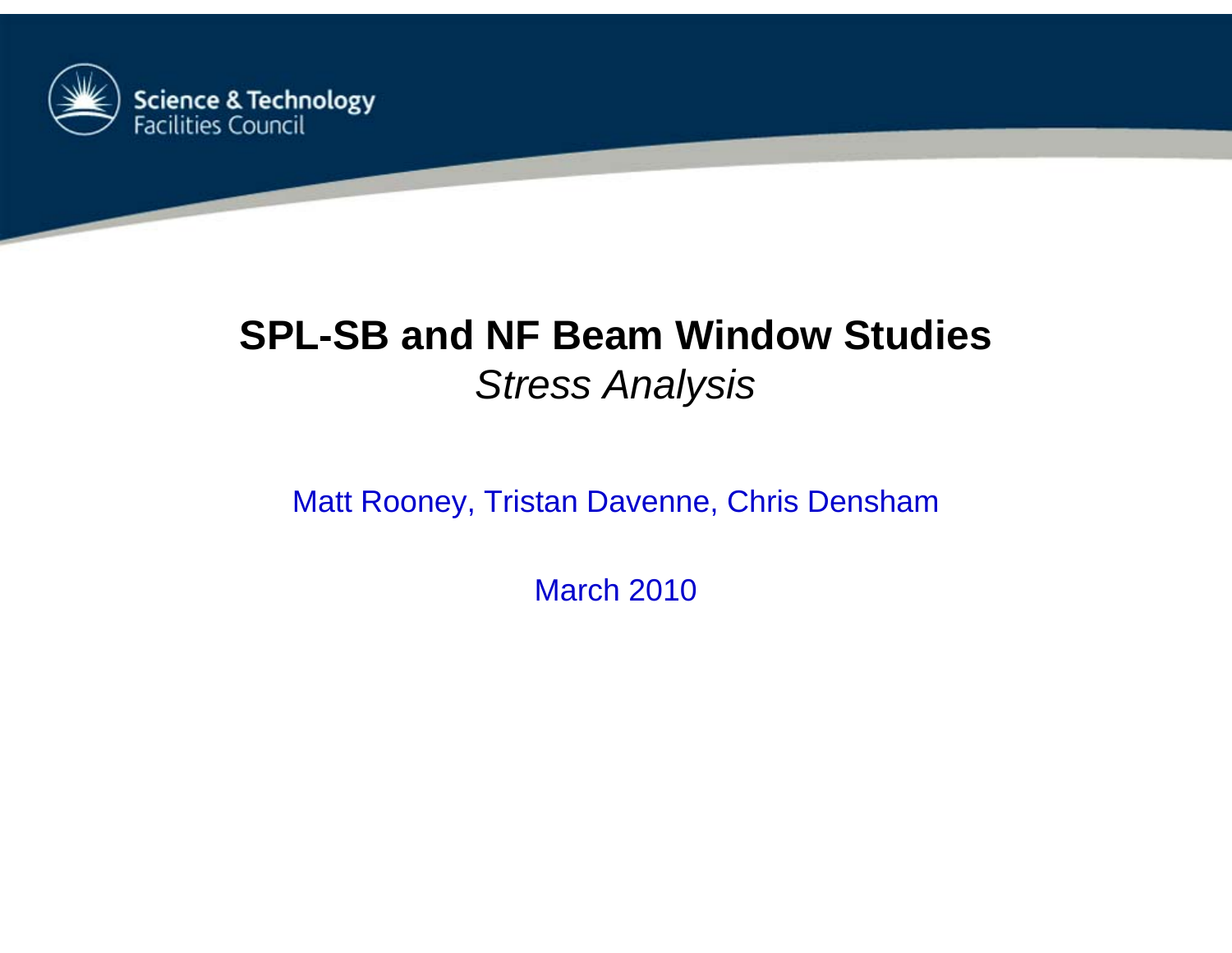### Variables studied

#### **Beam parameters:**

- •Power: 4 MW (Divided as1 MW each for four targets/windows)
- $\bullet$ Energy: 5 GeV
- $\bullet$ 1.5 x 1014 protons per pulse
- $\bullet$ Frequency: 12.5 Hz
- $\bullet$ Pulse length: 5 microseconds
- $\bullet$ Beam sigma: 4 mm

#### Design considerations:

- •Materials: Beryllium (S65C), Titanium alloy (Ti-6Al-4V)
- $\bullet$  Cooling methods: direct forced convection helium and circumferential water

Beam parameters taken from *EUROnu WP2 Note 09-11*

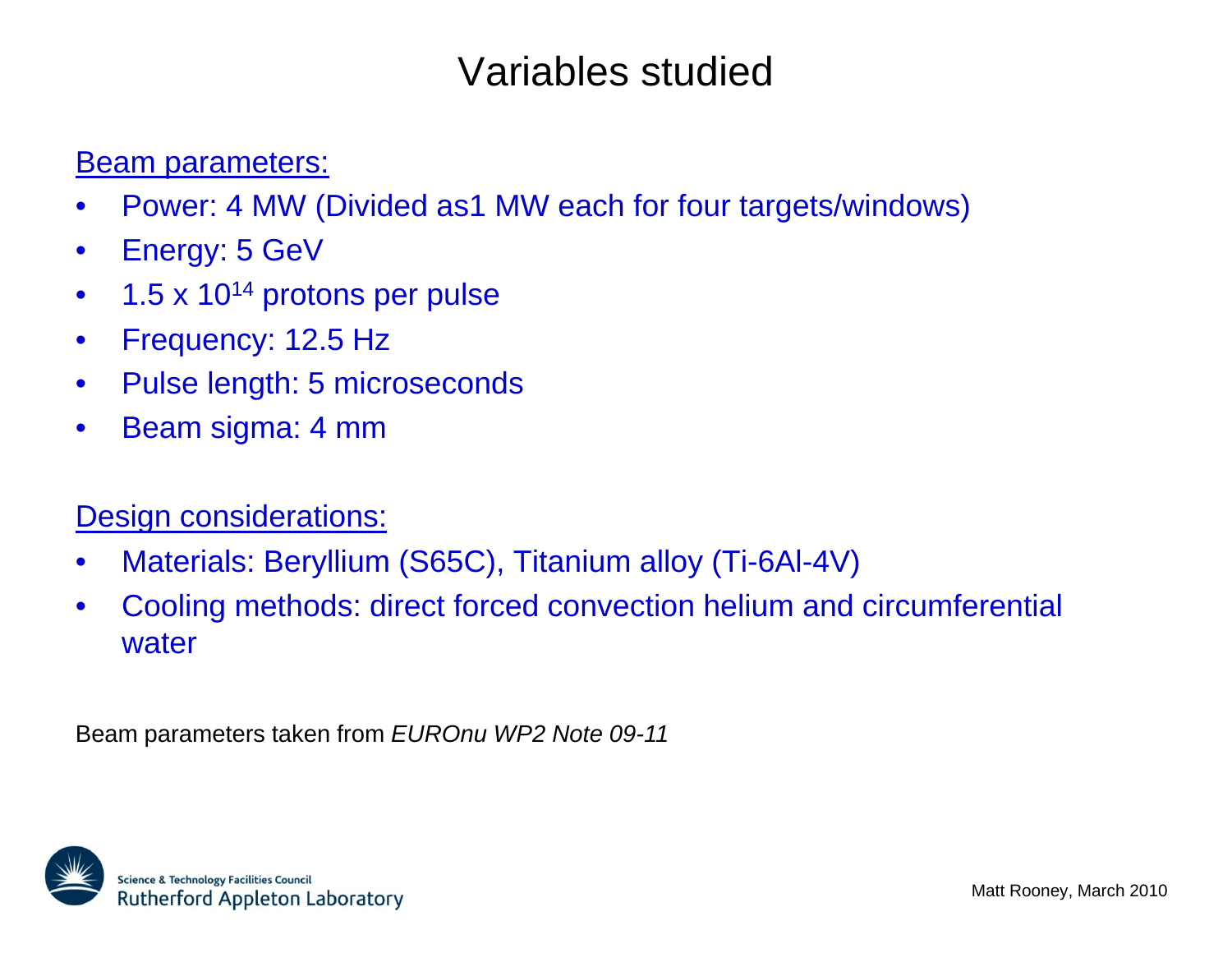# Typical ANSYS model showing cooling options



ANSYS Multiphysics v11 used with coupled field elements (axisymmetric model)

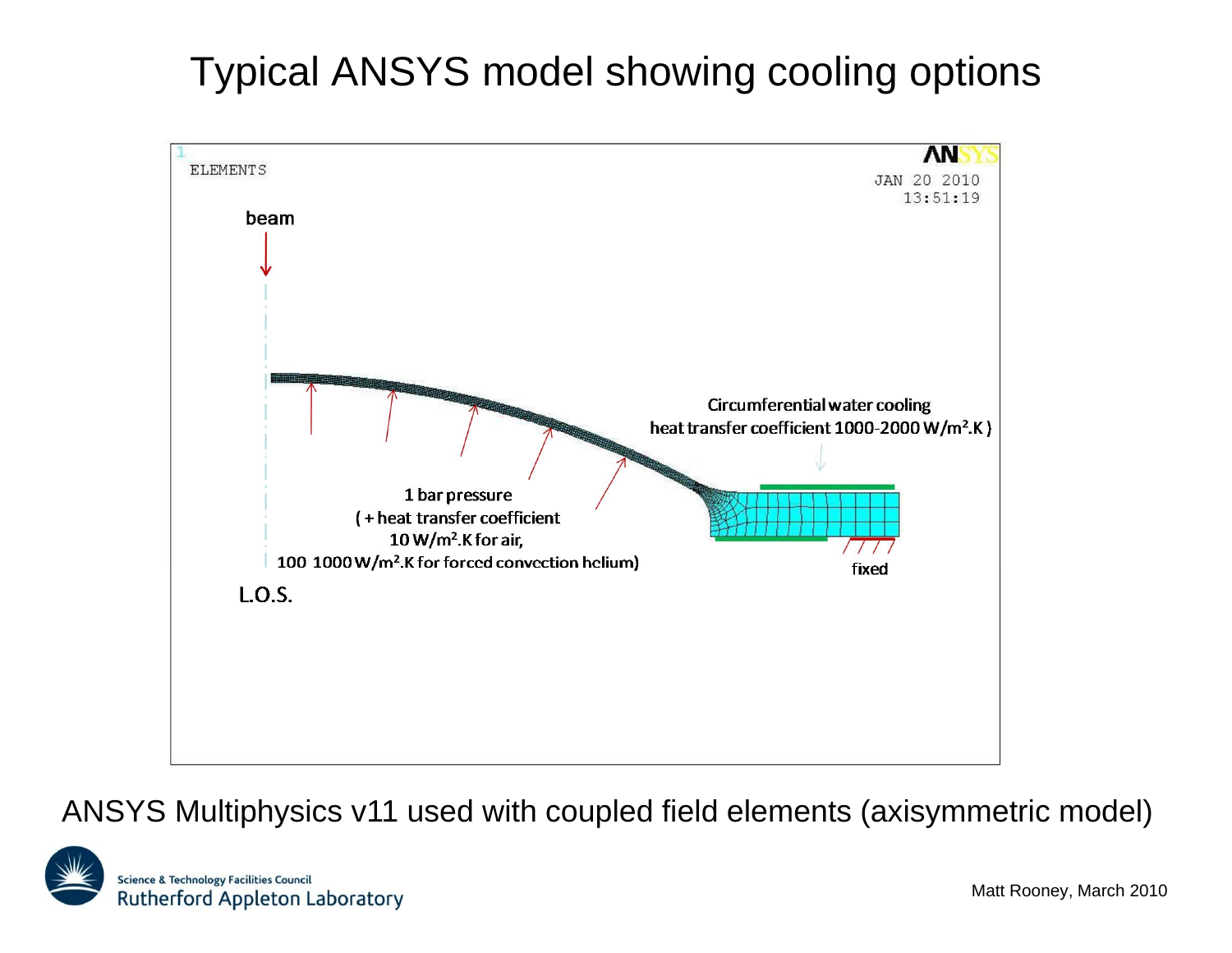## Energy deposition profile



NOTE: Data produced by Tristan Davenne (RAL) using Fluka. A Gaussian approximation of this data has been used in ANSYS for simplicity.

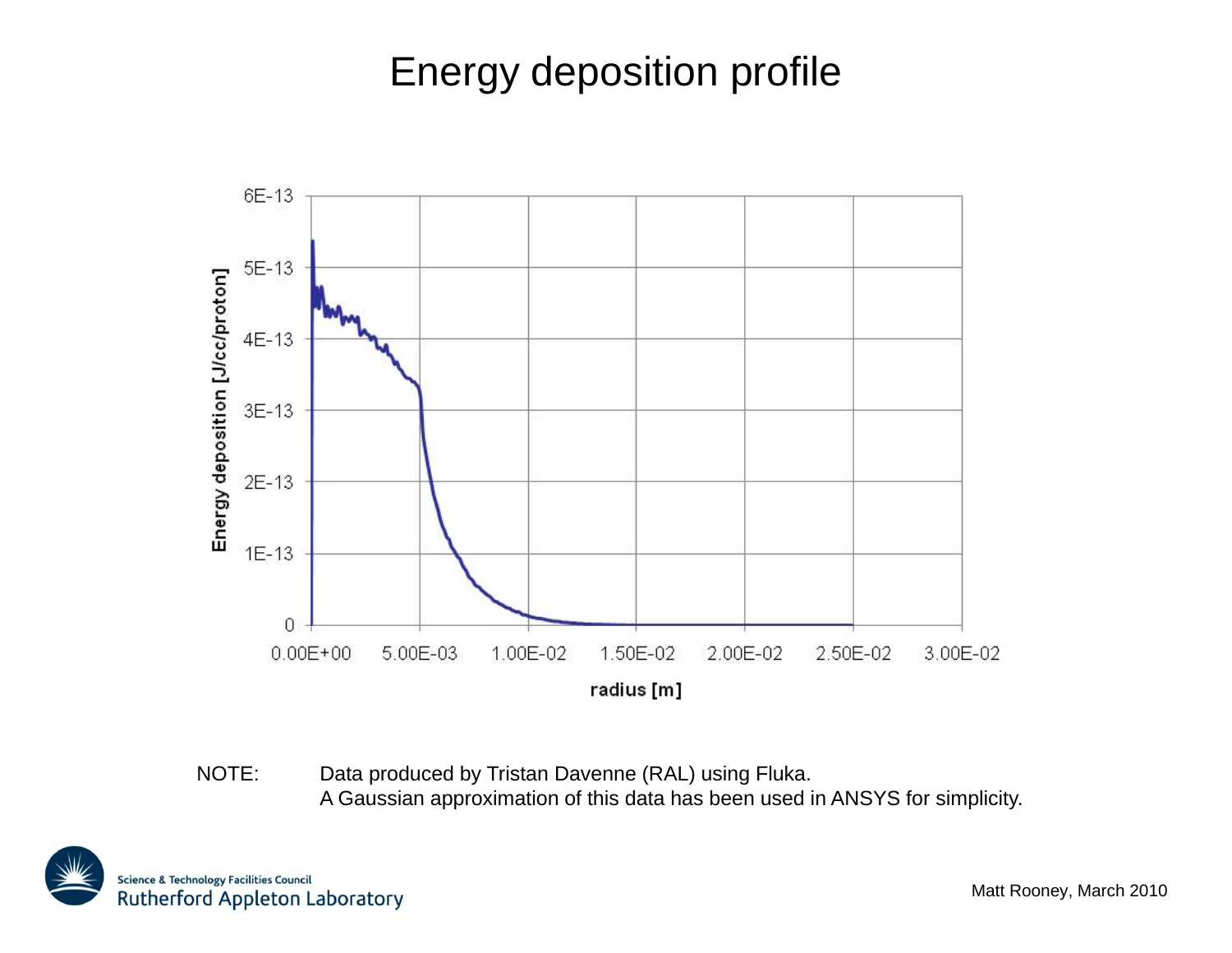# Helium cooled Ti-6Al-4V window (like T2K) is not an option



0.25 mm thick titanium alloy window Direct helium cooling (assumes 1000 W/m 2K)

#### **Peak stress of 500 MPa is above yield stress for titanium at 800°C.**



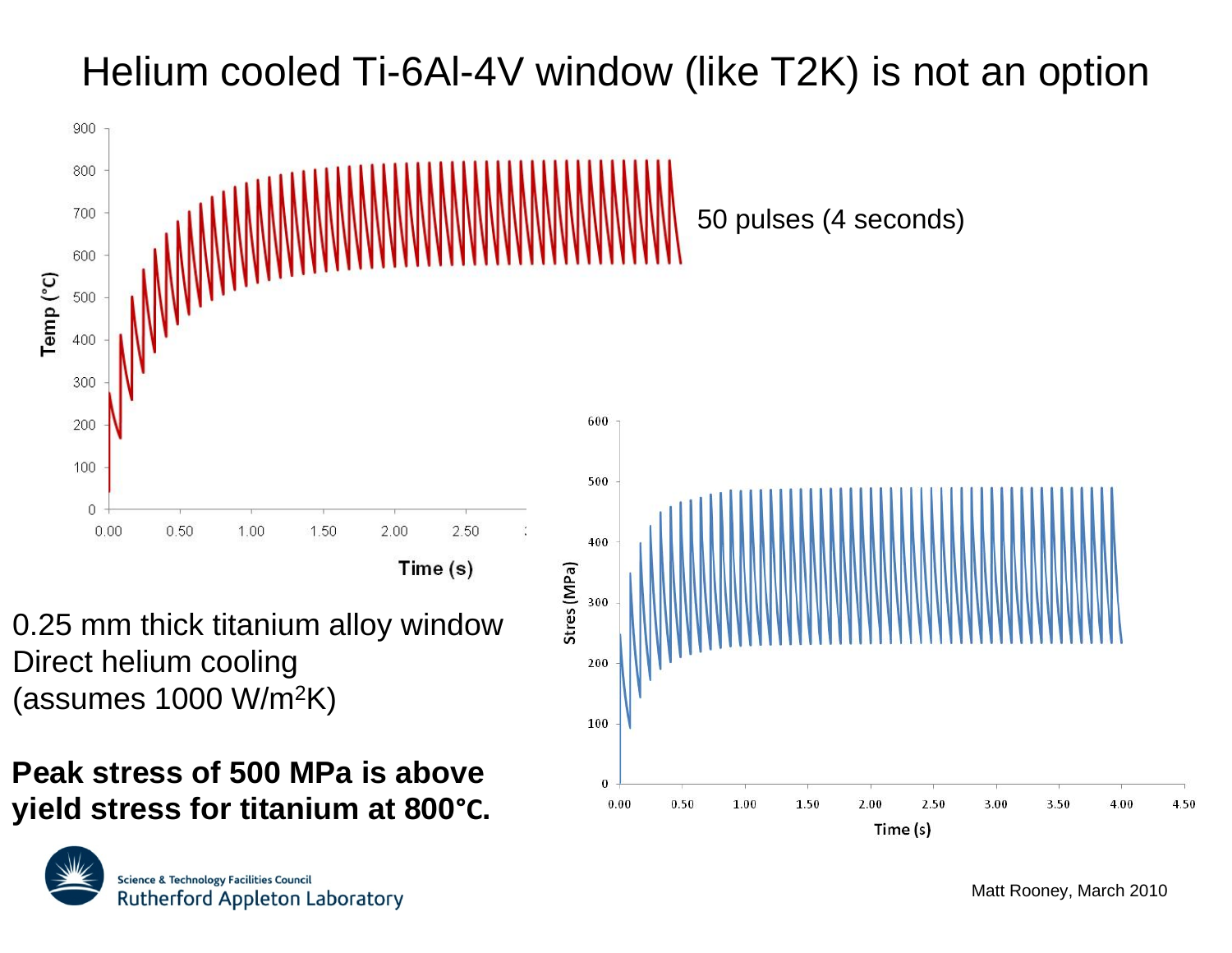

**Science & Technology Facilities Council Rutherford Appleton Laboratory**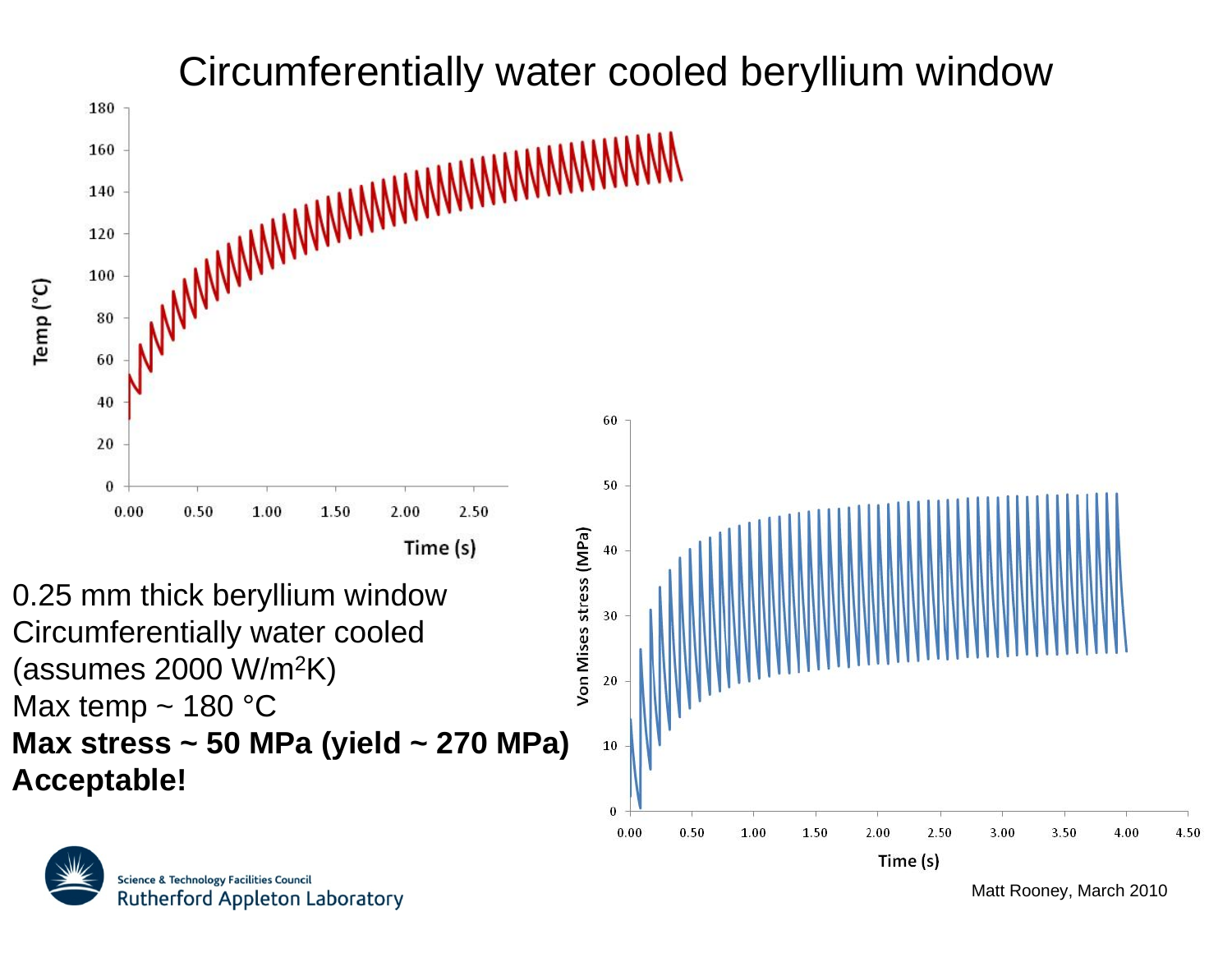

### High velocity helium cooled beryllium window

**Science & Technology Facilities Council Rutherford Appleton Laboratory**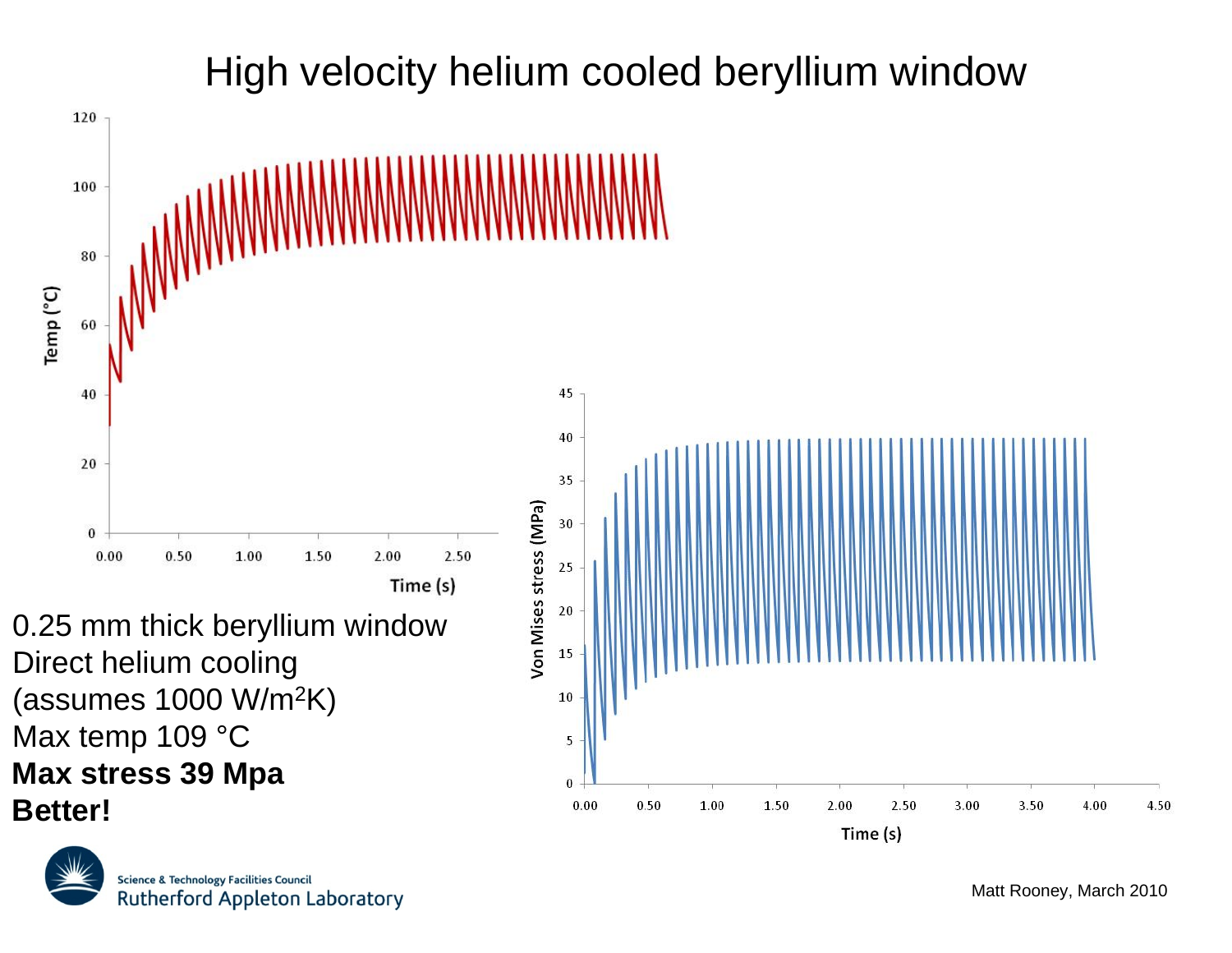### 'Shock' stress due to single pulse in beryllium window



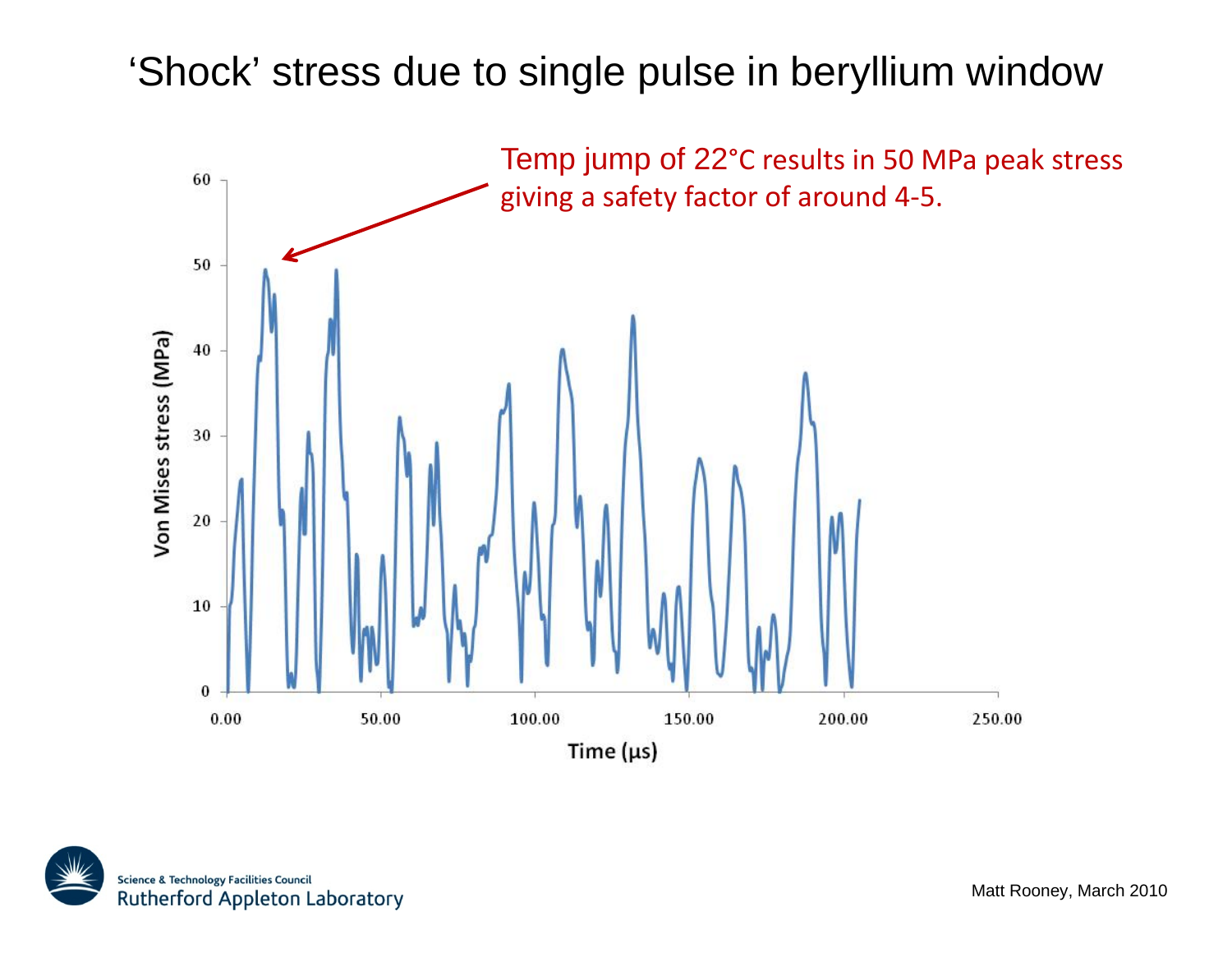# 4 MW window for neutrino factory?



 $0.00$ 

 $0.20$ 

 $0.40$ 

0.60

Time (s)



Matt Rooney, March 2010

1.00

1.20

 $0.80$